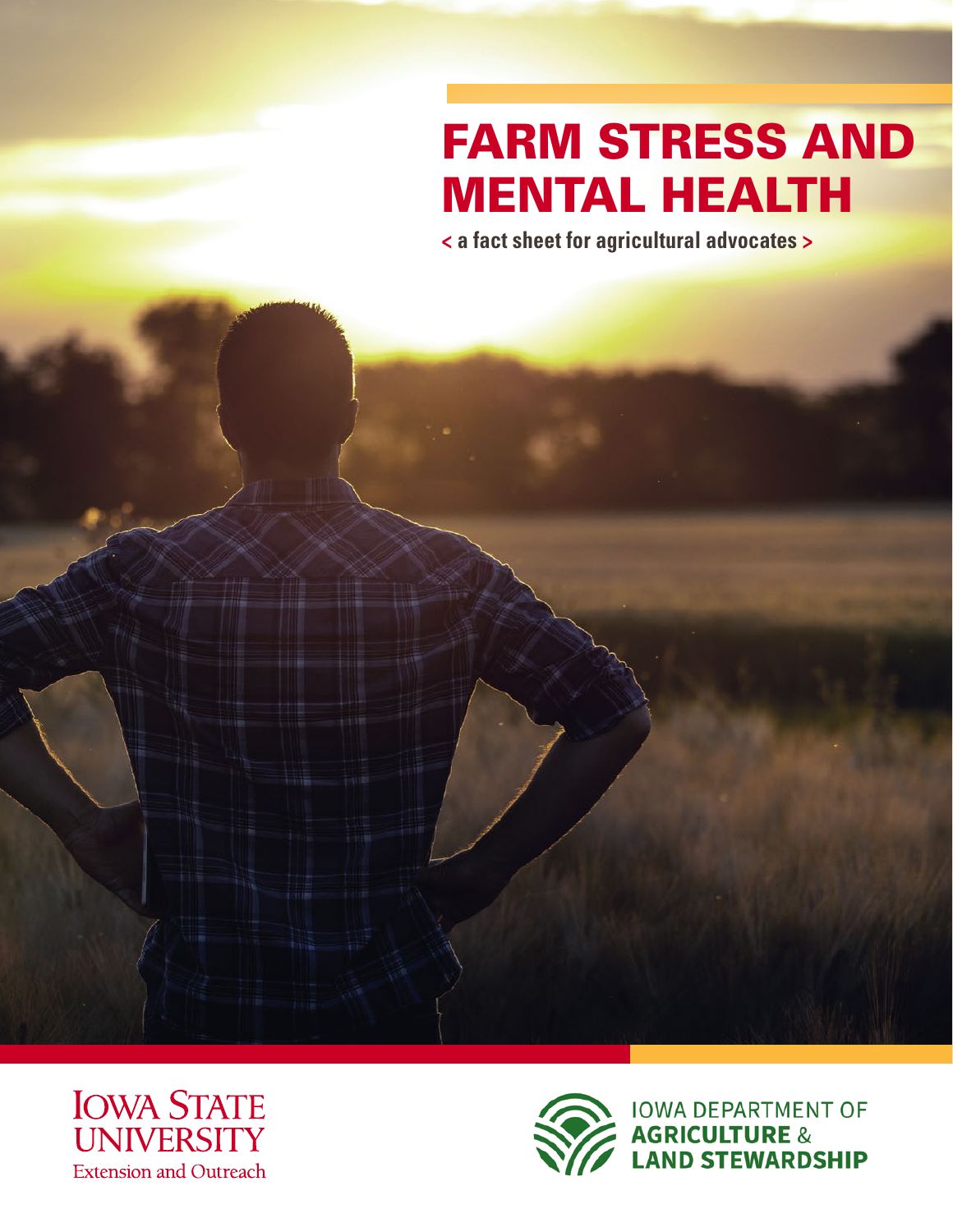

### When farm problems become family problems

**Many Iowa farmers and their families are struggling as they deal with long-term financial stress, weather disasters and concerns, and the continuing pandemic. Research shows that suicide rates are higher among agricultural producers than most other occupations. Compared to the general population, agricultural producers also are more likely to face common mental health conditions, such as depression and anxiety.**

Farm problems soon can become family problems. Farmwomen are more likely than men to experience stress as they balance taking care of the family with on- and off-farm jobs. Farm children also experience uncertainty and stress, even if their parents are unwilling to talk to them about the family's financial situation. A 2020 Harris Poll study commissioned by the National 4-H Council found that 55% of teens say they have experienced anxiety, 45% have experienced excessive stress, and 43% have experienced depression.

Despite this great need, research shows that farmers and their families face barriers to seeking mental health care, including cost and access, waiting time for appointments, and lack of available, culturally and linguistically appropriate information. In addition, 92 of Iowa's 99 counties face a shortage of mental health professionals.

## How you can help

**Some farmers and family members would benefit from professional behavioral health services. However, additional options are available for improving mental health on the farm, in the family, and in your community – and you can help. As an agricultural advocate you can**

- participate in stress assistance and suicide prevention education so you can better respond to crises,
- share resources to increase mental health literacy in your community, and
- direct individuals to crisis hotlines.

By educating yourself and providing information to others, you can increase the capacity of farmers, families, and your community to respond early to mental health or substance use issues, or even to prevent them from occurring.

Iowa State University Extension and Outreach and the Iowa Department of Agriculture and Land Stewardship offer farm stress resources to help you focus on mental health literacy, stress assistance, suicide prevention, and family wellbeing for your agricultural community.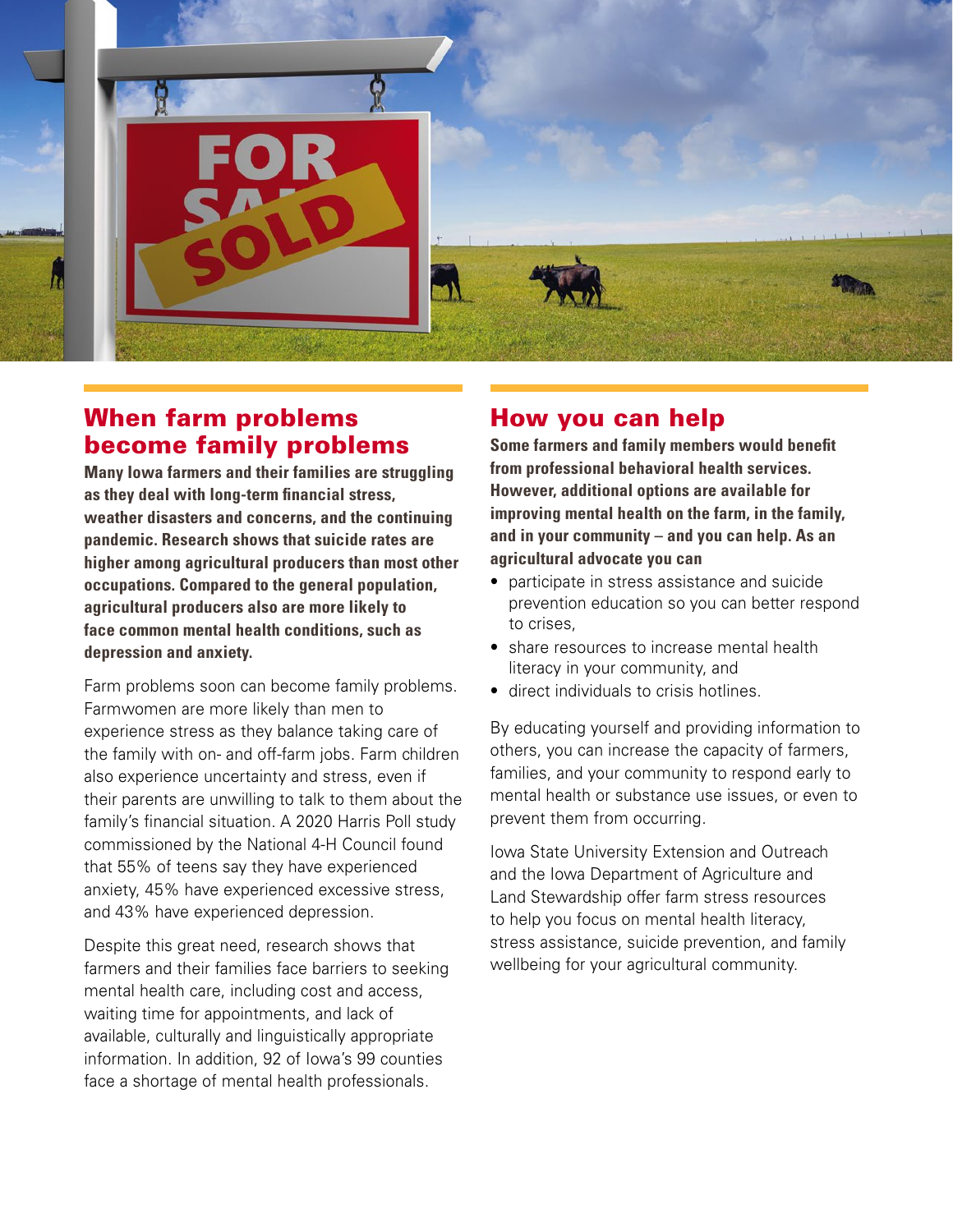

## EDUCATE YOURSELF

Sign up **for a class to learn what to look for and how to respond to mental health or substance use issues.** 

- **• Mental Health First Aid** *[extension.iastate.edu/](https://www.extension.iastate.edu/humansciences/MHFA) [humansciences/MHFA](https://www.extension.iastate.edu/humansciences/MHFA)*
- **• Question. Persuade. Refer** *[extension.iastate.edu/](https://www.extension.iastate.edu/humansciences/QPR) [humansciences/QPR](https://www.extension.iastate.edu/humansciences/QPR)*

These classes, led by Iowa State University Extension and Outreach, will help you know what to say and do in situations of high stress and crisis. Check the class webpage for more information and registration details.

Learn more about mental health literacy, stress assistance, and suicide prevention specific to the ag community in this fact sheet.

# REFER TO HELP

#### **Be familiar with available resources**

**If an emergency/crisis, refer to:**

**• National Suicide Prevention Lifeline: 800-273-8255**

*[suicidepreventionlifeline.org](https://www.suicidepreventionlifeline.org)*

24/7, free, and confidential support for people in distress, prevention and crisis resources for you or your loved ones, and best practices for professionals.

**If not an emergency or immediate crisis, refer to:**

**• Iowa Concern Hotline: 800-447-1985**

> *[extension.iastate.edu/](https://www.extension.iastate.edu/iowaconcern) [iowaconcern](https://www.extension.iastate.edu/iowaconcern)*

Free and confidential services to help Iowans, available all hours, all days. Call, chat, or email a trained staff member with questions related to legal education, finances, stress, and crisis/disaster resources.

**• Your Life Iowa: 855-581-8111 or Text: 855-895-8398**

#### *[yourlifeiowa.org/finder](http://yourlifeiowa.org/finder)*

Iowans can chat live, text, or call for reliable information and treatment options, and locate state recognized community mental health center and substance use treatment centers.



## SHARE RESOURCES

**Increase mental health literacy in your community, and direct individuals to crisis hotlines using the resource sheet for farm families.**

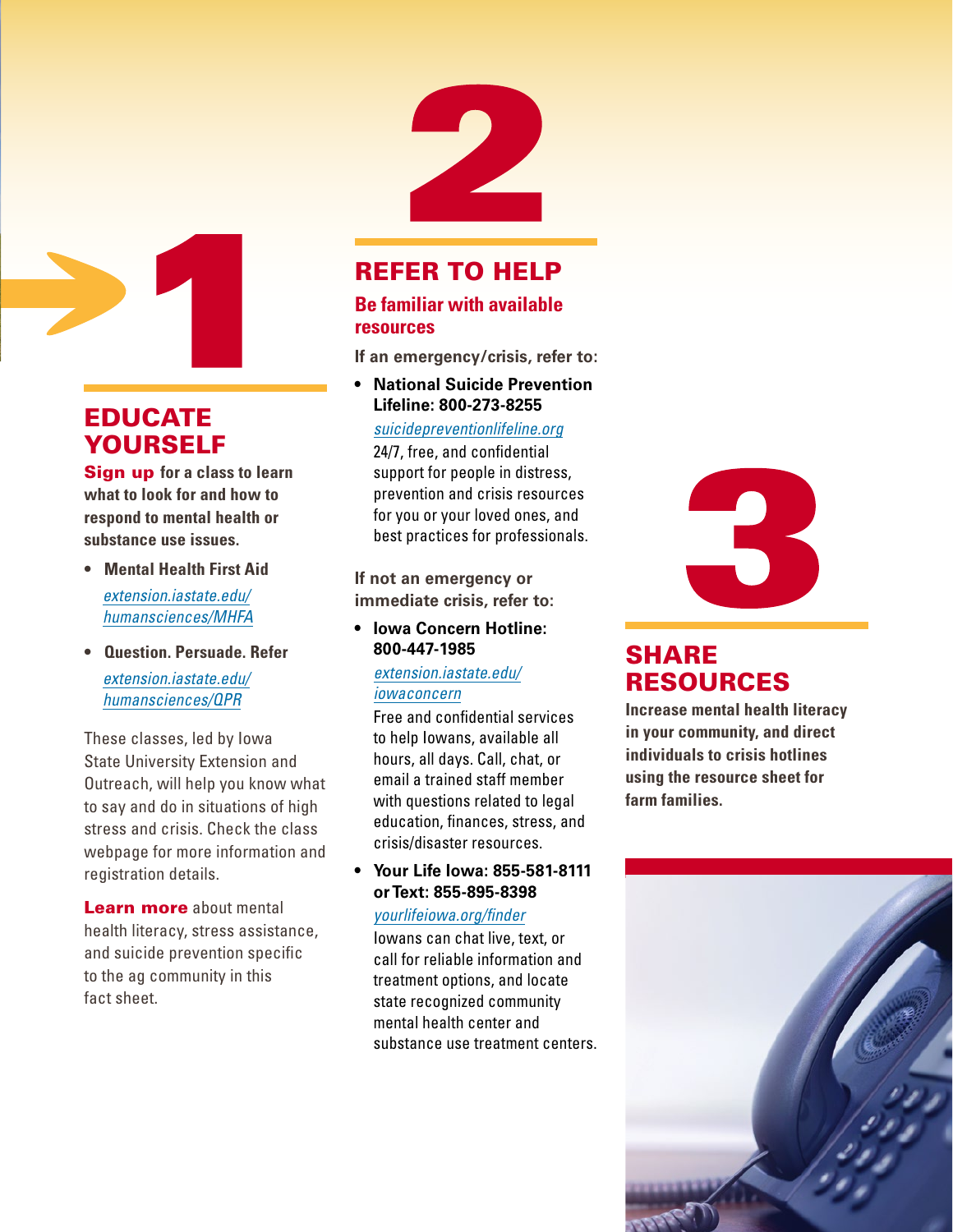## Understanding Mental Health and Farm Stress

**Mental health awareness is achieved with an understanding of how to obtain and maintain positive mental health. People with limited mental health awareness may be unable to recognize signs of distress in themselves or others, which can prevent them from seeking support.**

#### **Unique Aspects of Farm Stress**

Farm stress is the stress experienced by farmers and their families as a result of the unique agricultural work environment. Farm stress can be experienced by the farmer/ producer, agricultural workers, and/or farm families.

#### **Signs and Symptoms of Mental Health Concerns**

- Changes in routines or social activities
- Decline in the care of domestic animals
- Increase in illness or other chronic conditions
- Increase in farm accidents
- Decline in appearance of the farmstead
- Signs of stress in children including struggles with school
- Decreased interest in activities or events

Source: Substance Abuse and Mental Health Services Administration (SAMHSA)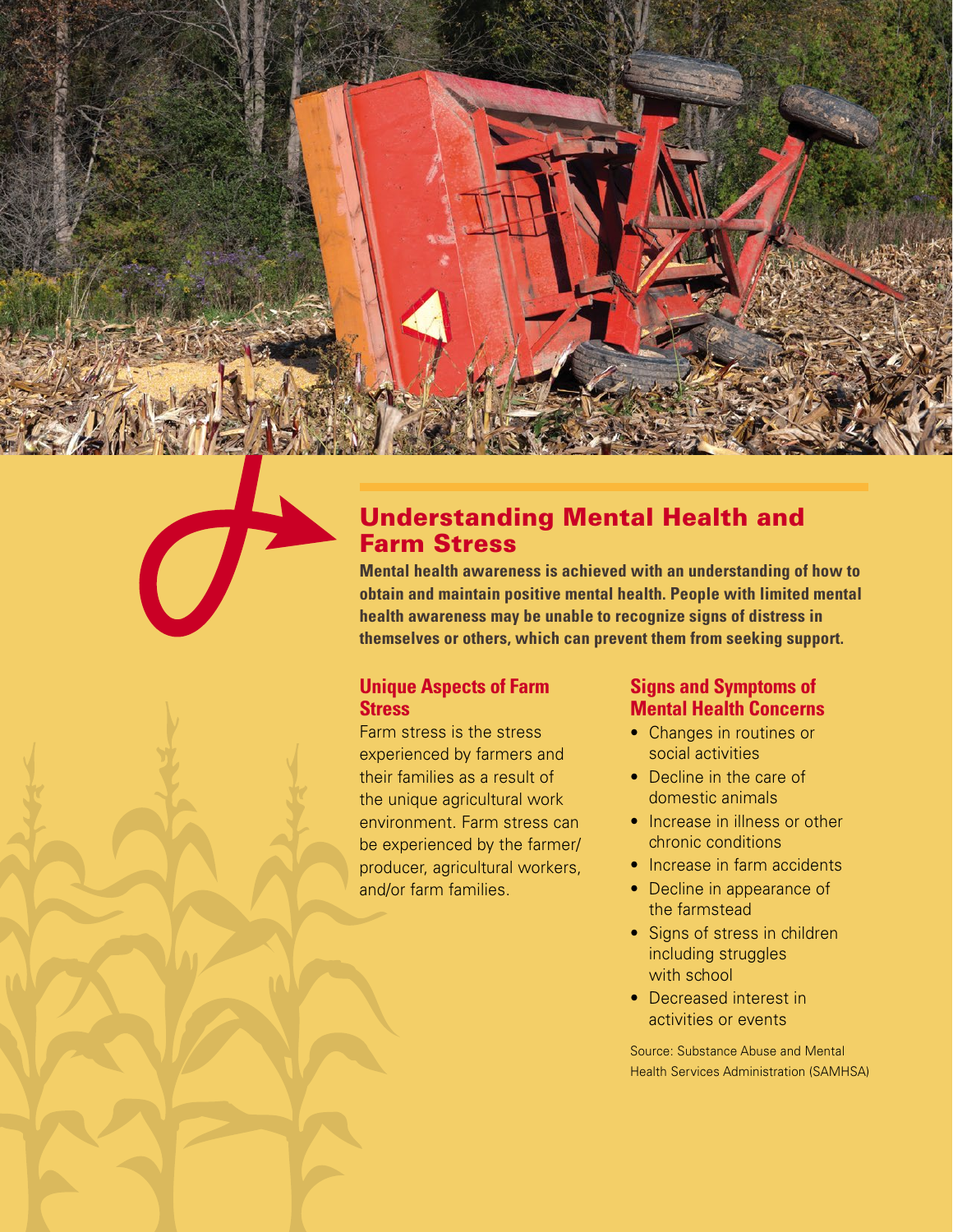### Death by Suicide in Agricultural **Communities**

**Suicide is a leading cause of death in the United States. The effects of suicide go beyond the person who died. Suicide can have a lasting effect on family, friends, and communities.**

#### **Warning Signs**

- Talking about suicide and history of suicide of family member or friend
- Changes in sleep and/or eating patterns
- Stopped taking medication as prescribed or is hoarding medication
- Increased use of drugs or alcohol
- Preoccupation with death
- Giving away possessions
- Obtaining firearms
- Withdrawing from family, friends, and routines that were pleasurable
- Talking about being a burden to others
- Feeling trapped like there is no way out
- Talking about being in unbearable pain

Source: Substance Abuse and Mental Health Services Administration (SAMHSA)

#### **Resources**

- **• National Suicide Prevention Lifeline: 800-273-8255**
- **• Farm Aid Hotline: 800-327- 6243 (FARM-AID)**
- **• Crisis Text Line: Text HOME to 741741**
- **• National Alliance on Mental Illness (NAMI): 800-950-6264 or email** *[info@nami.org](mailto:info@nami.org)*



## **FAST FACTS**

Almost 90% **of people who die by suicide have an underlying, and potentially treatable, mental health condition.**

**The most recent death by suicide rate for men in the category of farmers, ranchers, and other managers was** 

32.2 deaths by suicide for every 100,000 working aged adults **compared to only 17.3** 

**deaths by suicide for all occupations.**

# Suicide is related to brain functions

**that affect decision-making and behavioral control, making it difficult for people to find positive solutions.**

Limiting a person's access to methods of death by suicide **dramatically decreases suicide rates in communities.**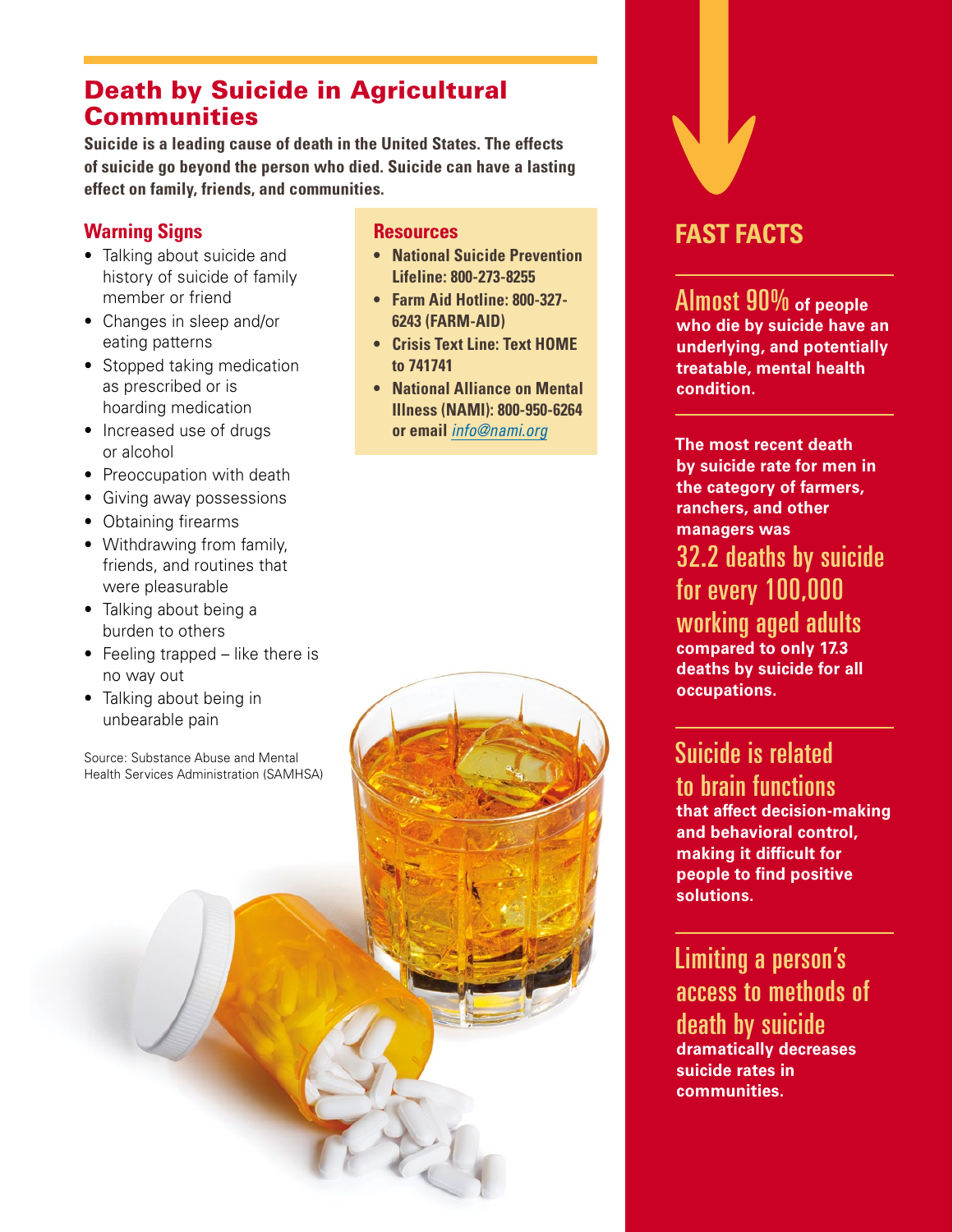# Co-Occurring Disorders: Depression and Alcohol Use

**Alcohol use disorder (AUD) and depression often occur in tandem. Learn how to recognize these two conditions.**

Depression: **Depression is one of the most common mental health disorders in the U.S. It can happen at any age. Depression is diagnosed when a depressed mood or a loss of interest or pleasure in daily activities occurs for more than two weeks. The mood represents a change from the person's baseline.**

Alcohol Use Disorder (AUD): **Problem drinking that becomes severe is diagnosed as an AUD. Depression and anxiety are two of the most common mental health conditions associated with AUD.**

#### **Signs and Symptoms**

#### **Depression\***

- Depressed mood or irritability most of the day nearly every day, as indicated by either subjective report (e.g., feels sad or empty) or observation made by others (e.g., appears tearful)
- Decreased interest or pleasure in most activities, most of the day
- Significant weight change or change in appetite
- Change in sleep (insomnia or hypersomnia)
- Fatigue or loss of energy
- Expresses thoughts of death or making a suicide plan
- \* *Not everyone who is depressed experiences every symptom.*

#### **Alcohol Use Disorder**

- Drinking more or longer than intended
- A desire to cut down or stop drinking but cannot
- Spending a lot of time drinking
- Drinking often interferes with taking care of home or family or causes problems with a job

Risky alcohol use is drinking more than the single day or weekly amounts identified as low-risk drinking.

Harmful alcohol use is drinking more than the single day or weekly amounts identified and having negative effects from drinking such as accidents, not being able to stop drinking, or not doing usual activities (work, family, school) because of drinking.

#### **Resources**

- **• SAMHSA National Helpline, 800-662-4357**
- **• Rural Prevention and Treatment of Substance Use Disorders Toolkit:**  *[ruralhealthinfo.org/toolkits/](https://ruralhealthinfo.org/toolkits/substance-abuse) [substance-abuse](https://ruralhealthinfo.org/toolkits/substance-abuse)*
- **• Alcohol Addiction Hotline (American Addiction Centers), 855-831-2384**
- **• Alcohol Patient Education:**  *[sbirt.care/education.aspx](https://sbirt.care/education.aspx)*

Source: Substance Abuse and Mental Health Services Administration (SAMHSA)

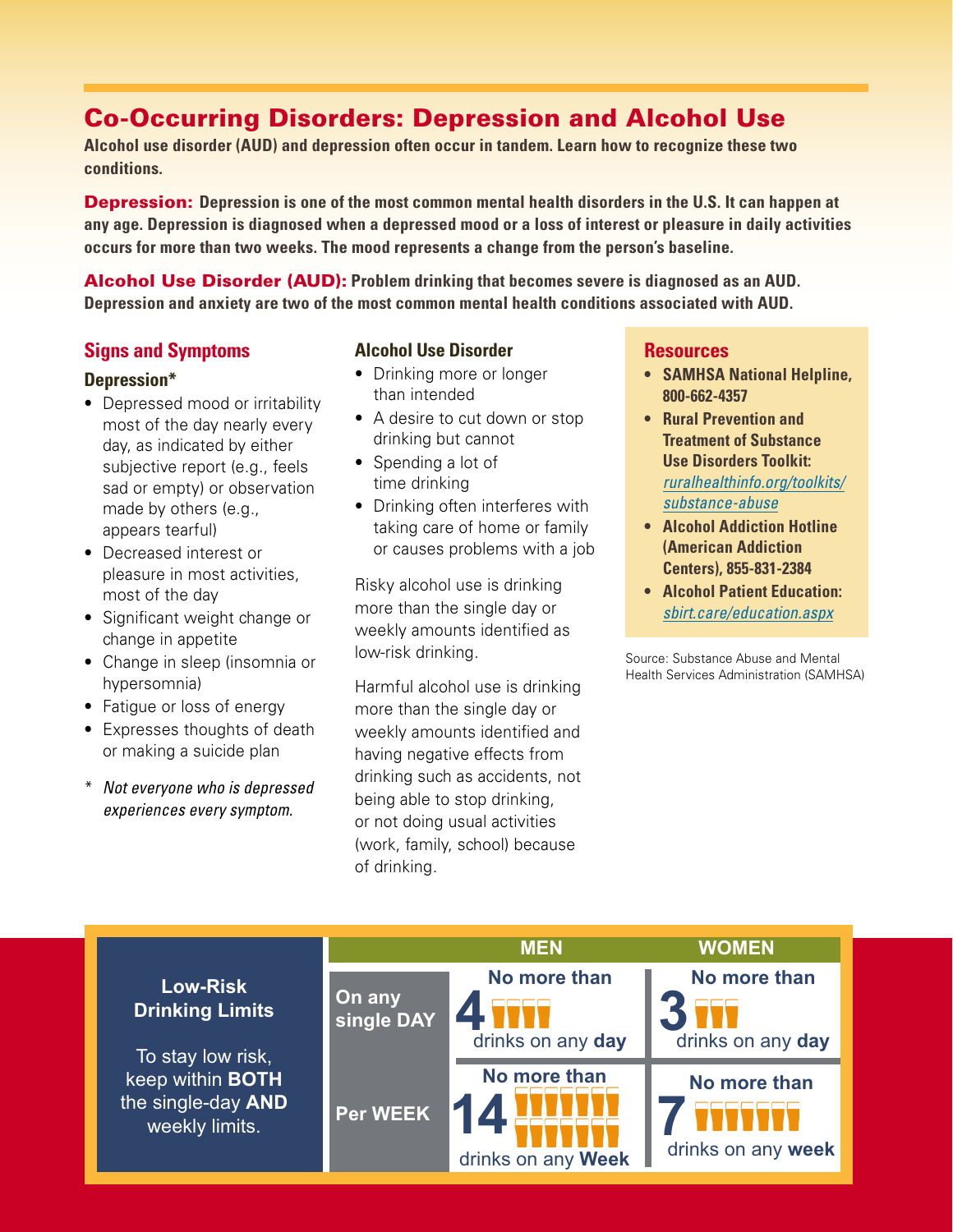## After Suicide: Supporting Farm Families

#### **Immediate Actions**

- Access immediate support from a colleague or friend. Learning of the suicide death of a person you have worked with or know well often produces feelings of shock, sadness, and disbelief. Seeking immediate social contact to discuss or debrief can help put this death in perspective and may assist in the grieving process.
- Take time off as needed. This allows time to engage in selfcare strategies.
- Understand and respect confidentiality. Many families would like to keep information about the cause of death private.
- Contact or leave messages letting surviving family members know you are thinking about them and are there for them. Also, ask if they need anything, such as easy-to-heat frozen meals, or would like some additional resources.
- Even if they say they do not need anything, let them know that you can contact them to check-in and will continue to be available if needed. Individuals can be impacted by suicide in many ways, and it is important to help connect family members to supportive resources to help them cope.
- Send messages of support via text if you are comfortable texting.

#### **Commemorate the Deceased**

- Participate in the funeral service or visitation.
- Show restraint. Do not memorialize in dramatic or glorified fashion.
- If you were close to the person and unable to attend the visitation or funeral service, visit the gravesite to pay respects.
- Potentially help the surviving family members establish a memorial place and/ or a symbol to help honor the person who died. For example, setting up a designated place in the home (e.g., yard, patio, converted bedroom) can assist with the grief process.

#### **Self-Care Strategies**

- Participate in physical activity.
- Meditate, practice mindfulness, or engage in spiritual reading or prayer.
- Eat healthy, balanced meals.
- Avoid alcohol or drugs.
- Prioritize time for sleep and social activities.
- Volunteer for an organization or cause that is important to you.

#### **Share a Message of Hope**

- Provide a strong and clear message that mental health issues are treatable and suicide is preventable. Consider adding that exact phrase in your communications.
- Include the National Suicide Prevention Lifeline, 800-273- 8255, and the Iowa Concern Hotline, 800-447-1985, in your communications.

#### **Prepare for Anniversary or Milestone Reactions**

For many, the death anniversary might bring up sad or traumatic memories. This is a good time to honor the loss or celebrate the life that was lived. This may be done privately or in an organized manner, such as at a holiday event, reminding people of the "empty chair."

#### **Focus on Prevention**

Get trained in Mental Health First Aid or Question. Persuade. Refer. These low-cost trainings are available to communities across Iowa.

#### **Resources**

- **• Grief and Bereavement - Iowa Funeral Directors Association,** *[iafda.](https://www.iafda.org/general/custom.asp?page=grief) [org/general/custom.](https://www.iafda.org/general/custom.asp?page=grief) [asp?page=grief](https://www.iafda.org/general/custom.asp?page=grief)*
- **• Uniting for Suicide Postvention,** *[mirecc.va.gov/](https://www.mirecc.va.gov/visn19/postvention) [visn19/postvention](https://www.mirecc.va.gov/visn19/postvention)*
- **• Coping with Suicide Loss,** *[mirecc.va.gov/](https://www.mirecc.va.gov/visn19/postvention/docs/Together_We_Can_Coping_With_a_Suicide_Loss_CLEARED_508_12-19-19.pdf) [visn19/postvention/docs/](https://www.mirecc.va.gov/visn19/postvention/docs/Together_We_Can_Coping_With_a_Suicide_Loss_CLEARED_508_12-19-19.pdf) [Together\\_We\\_Can\\_Coping\\_](https://www.mirecc.va.gov/visn19/postvention/docs/Together_We_Can_Coping_With_a_Suicide_Loss_CLEARED_508_12-19-19.pdf) [With\\_a\\_Suicide\\_Loss\\_](https://www.mirecc.va.gov/visn19/postvention/docs/Together_We_Can_Coping_With_a_Suicide_Loss_CLEARED_508_12-19-19.pdf) [CLEARED\\_508\\_12-19-19.pdf](https://www.mirecc.va.gov/visn19/postvention/docs/Together_We_Can_Coping_With_a_Suicide_Loss_CLEARED_508_12-19-19.pdf)*
- **• A Manager's Guide to Suicide Postvention in the Workplace: 10 Action Steps for Dealing with the Aftermath of Suicide,**  *[idph.iowa.gov/Portals/1/](https://idph.iowa.gov/Portals/1/Files/SubstanceAbuse/managers_postvention.pdf) [Files/SubstanceAbuse/](https://idph.iowa.gov/Portals/1/Files/SubstanceAbuse/managers_postvention.pdf) [managers\\_postvention.pdf](https://idph.iowa.gov/Portals/1/Files/SubstanceAbuse/managers_postvention.pdf)*